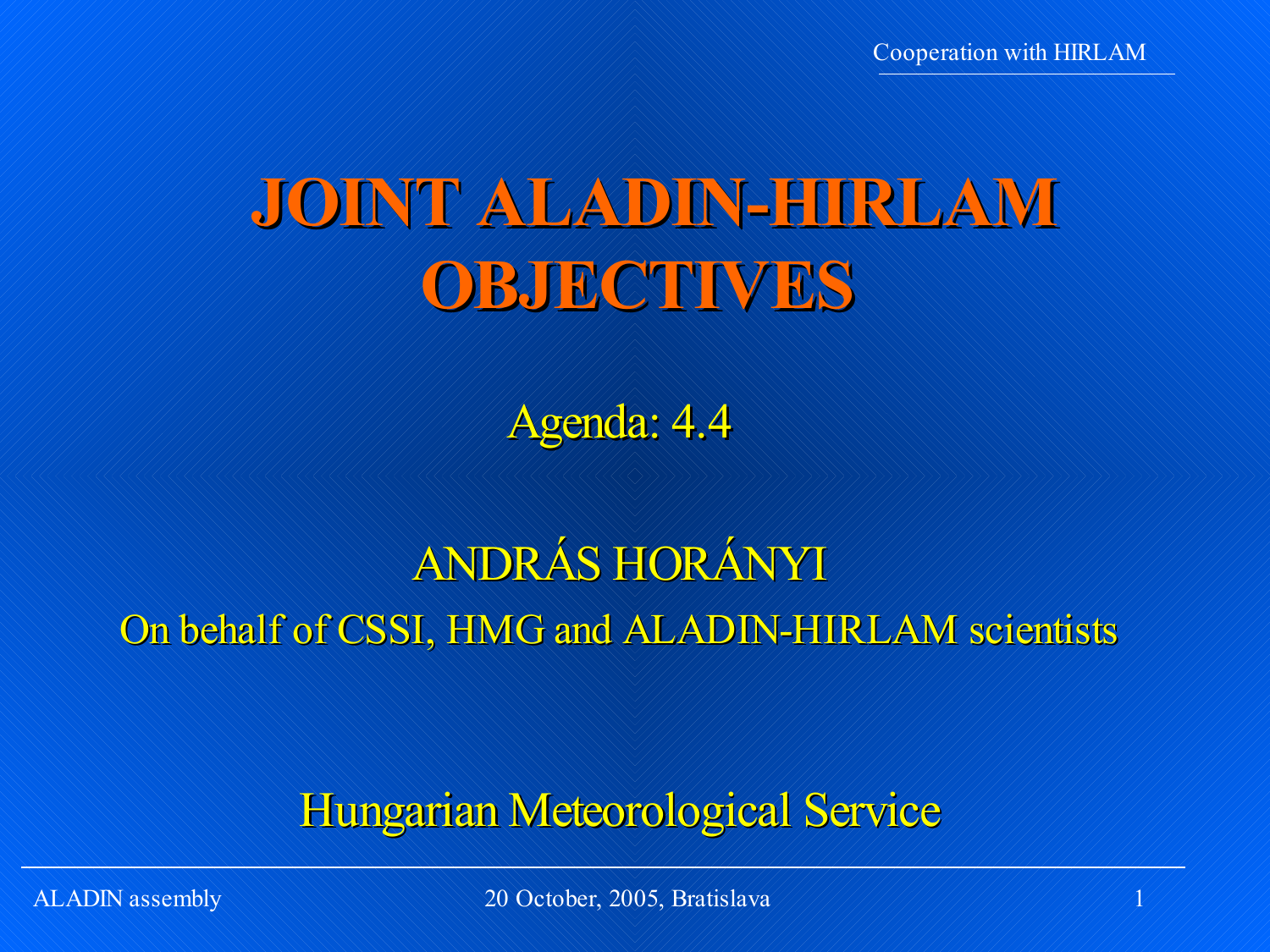

- History
- Procedure for the common planning
- Basic elements of the common plans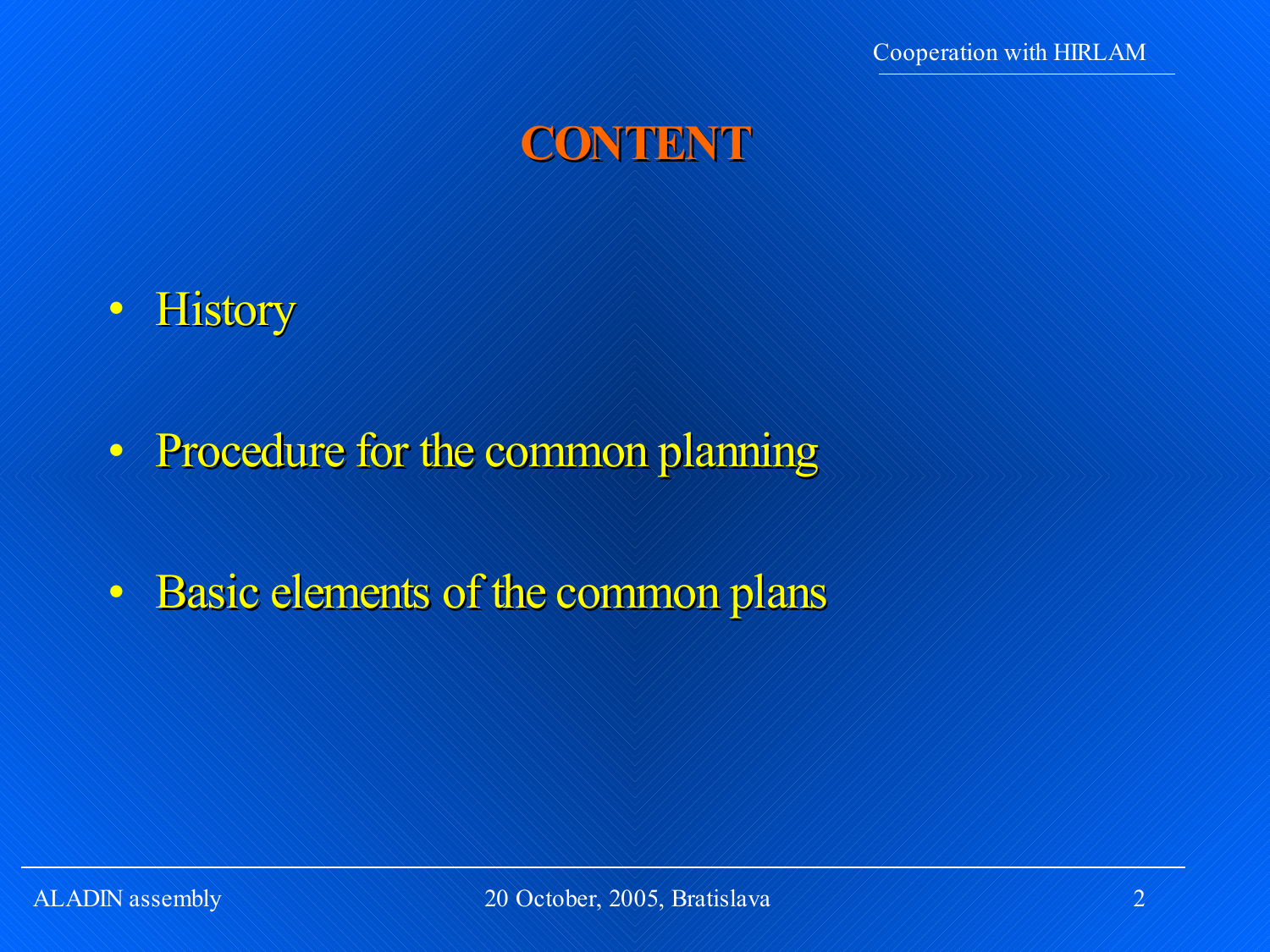### **HISTORY (1)**

- September, 2003: Informal contacts from HMG
- October, 2003: HIRLAM Advisory Committee discussions about mesoscale non-hydrostatic modelling (NH inside spectral HIRLAM)
- December, 2003: HIRLAM Council, positive principle support
- January, 2004: Wish for full code cooperation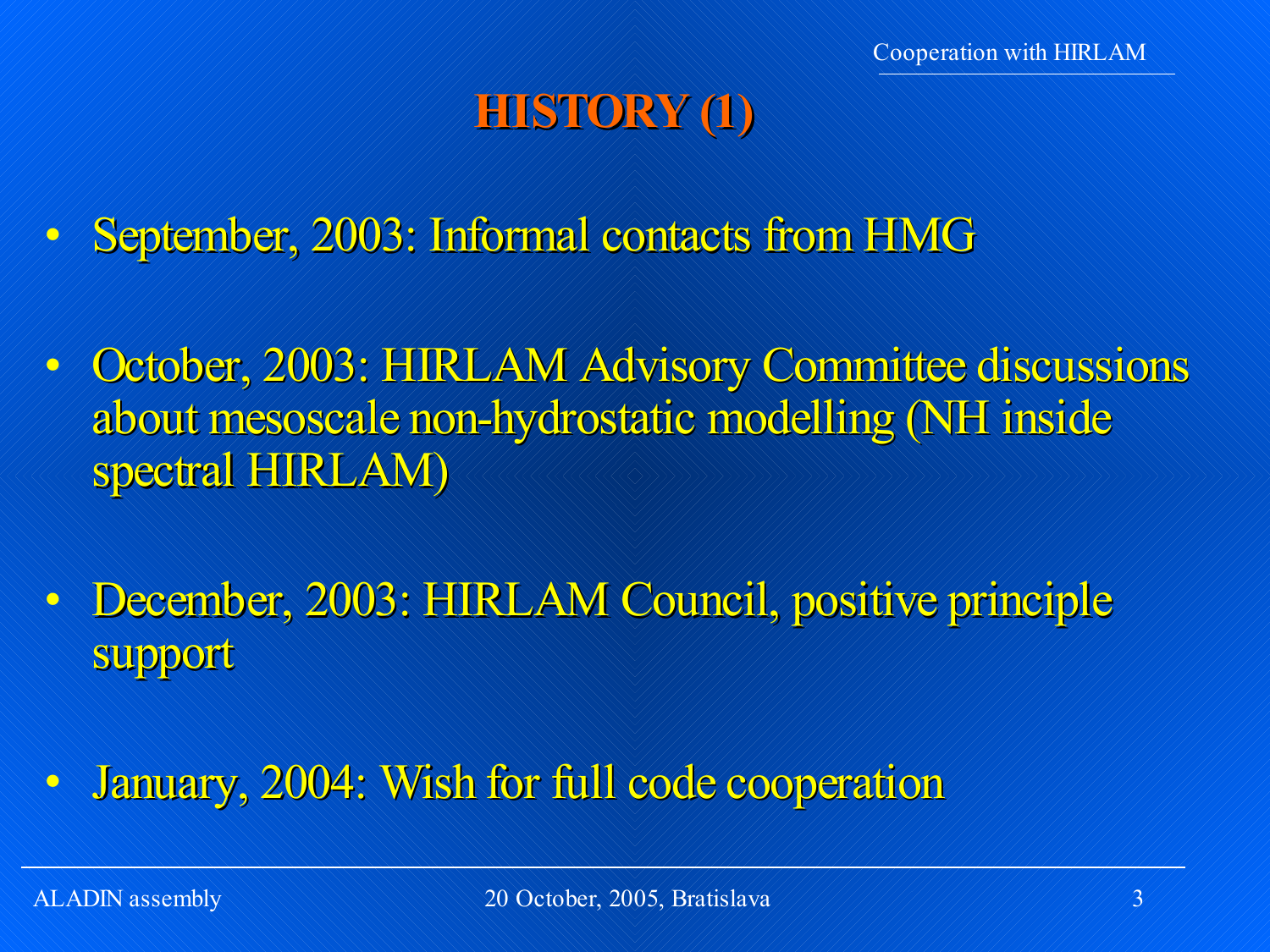### **HISTORY (2)**

- March, 2004: mesoscale model training workshop in Toulouse
- April, 2004: HIRLAM request for ALADIN license for research use
- June, 2004: HIRLAM Council, approval for code cooperation

• October, 2004: ALADIN Assembly discussions (resolution)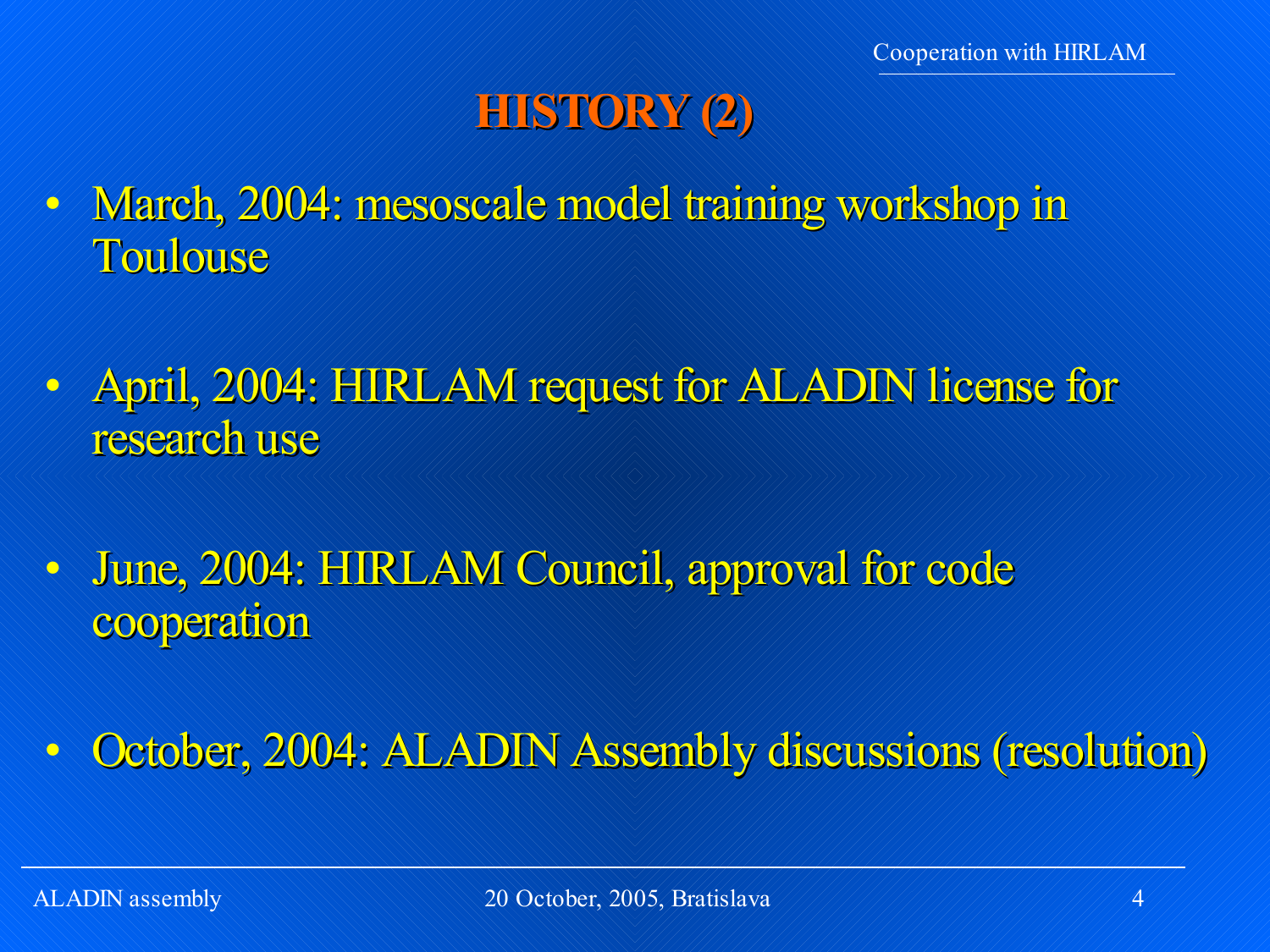# **HISTORY (3)**

- December, 2004: HIRLAM Council, first representation and presentation of ALADIN
- April, 2005: Formal decision (resolution) about the HIRLAM-ALADIN cooperation
- June, 2005: meeting of CSSI and HMG, planning procedure
- October, 2005: ALADIN Assembly, presentation of the common plans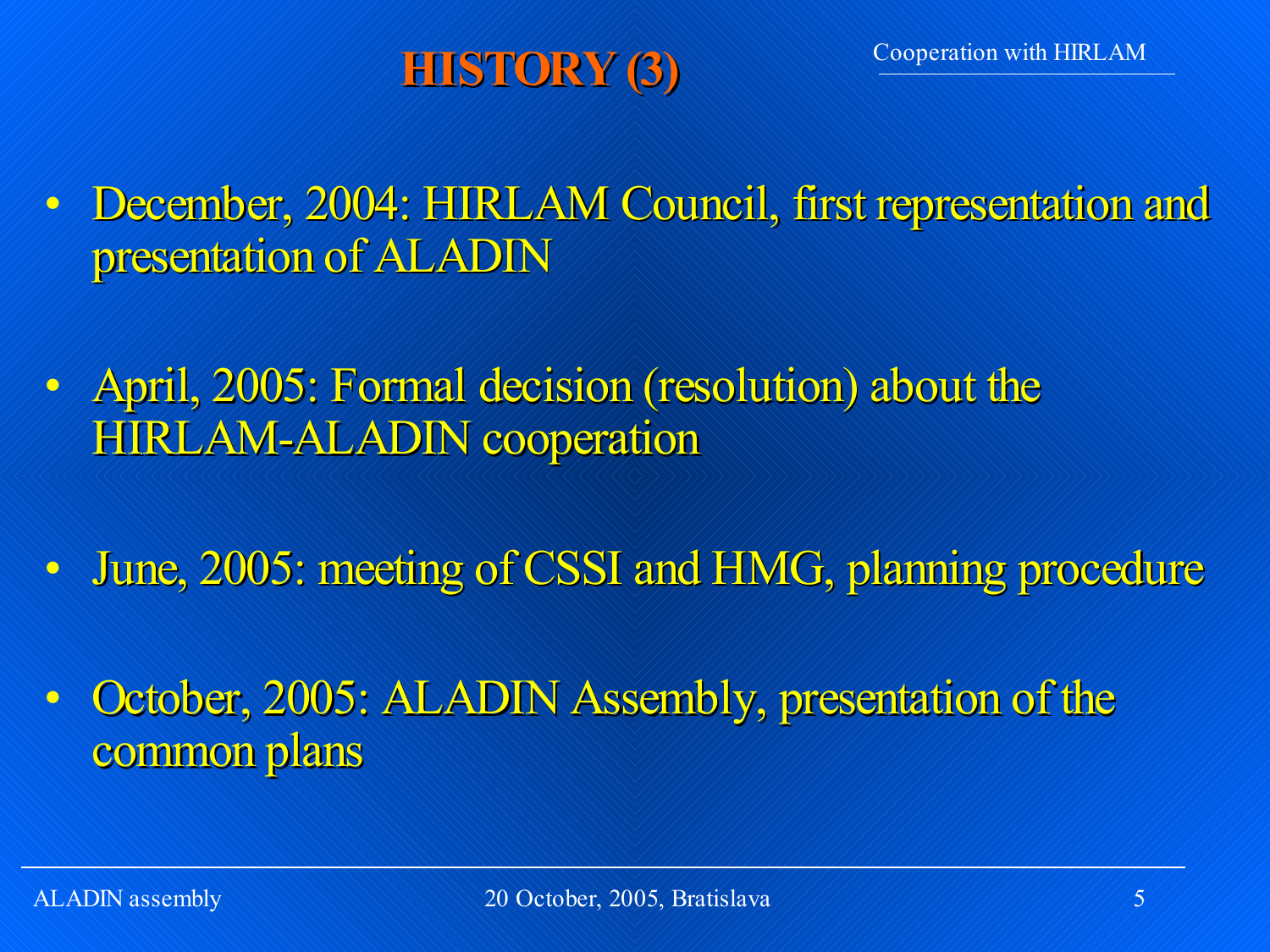# **COMMON SCIENTIFIC PLANNING: RESOLUTION OF THE ALADIN ASSEMBLY**

"The ALADIN Committee for Scientific and Strategic Issues (CSSI) and the HIRLAM Management Group (HMG), should establish, on behalf of the ALADIN and HIRLAM scientists and relevant bodies, a joint science plan addressing common issues, that would become part of the respective ALADIN and HIRLAM science plans"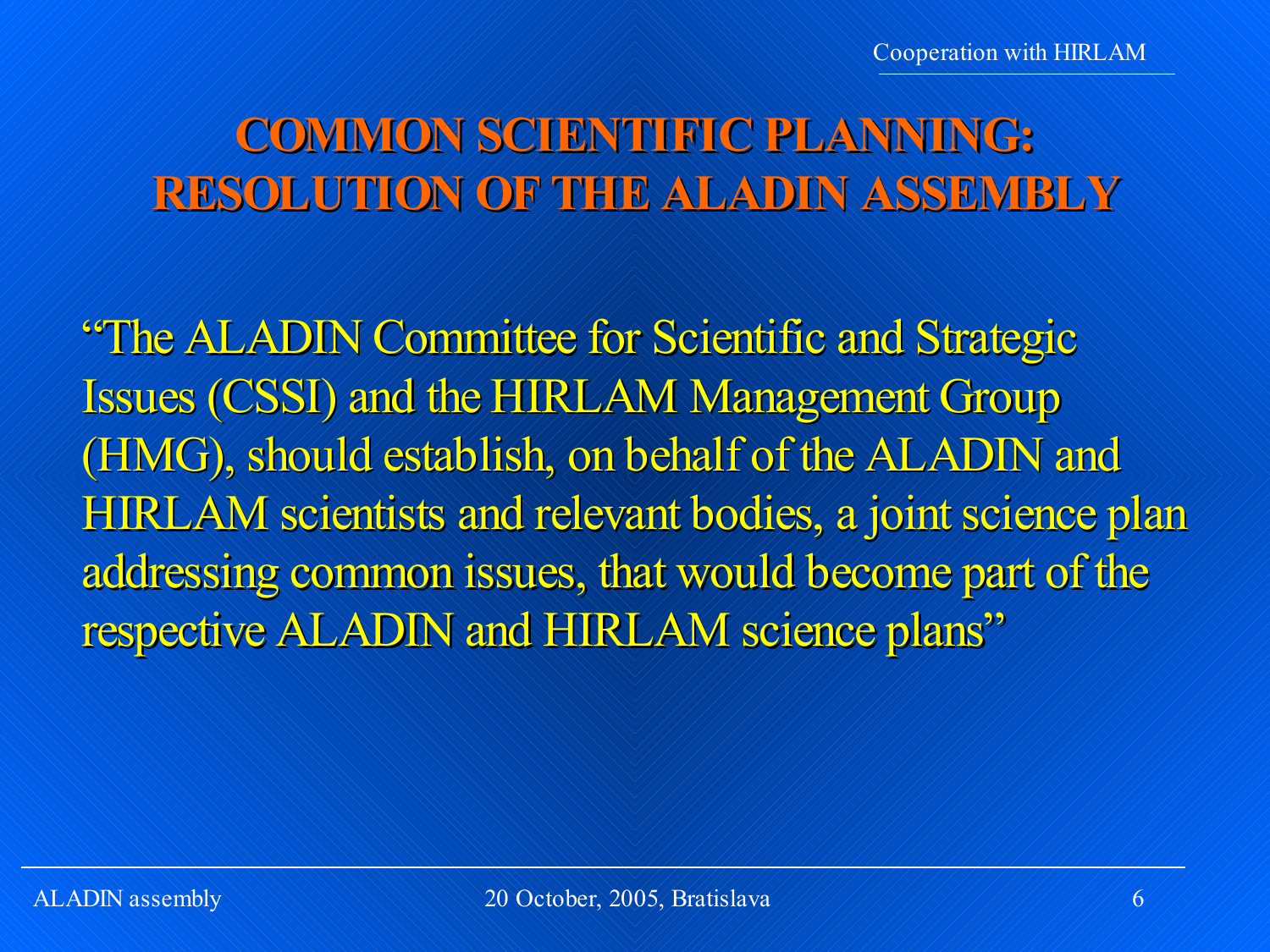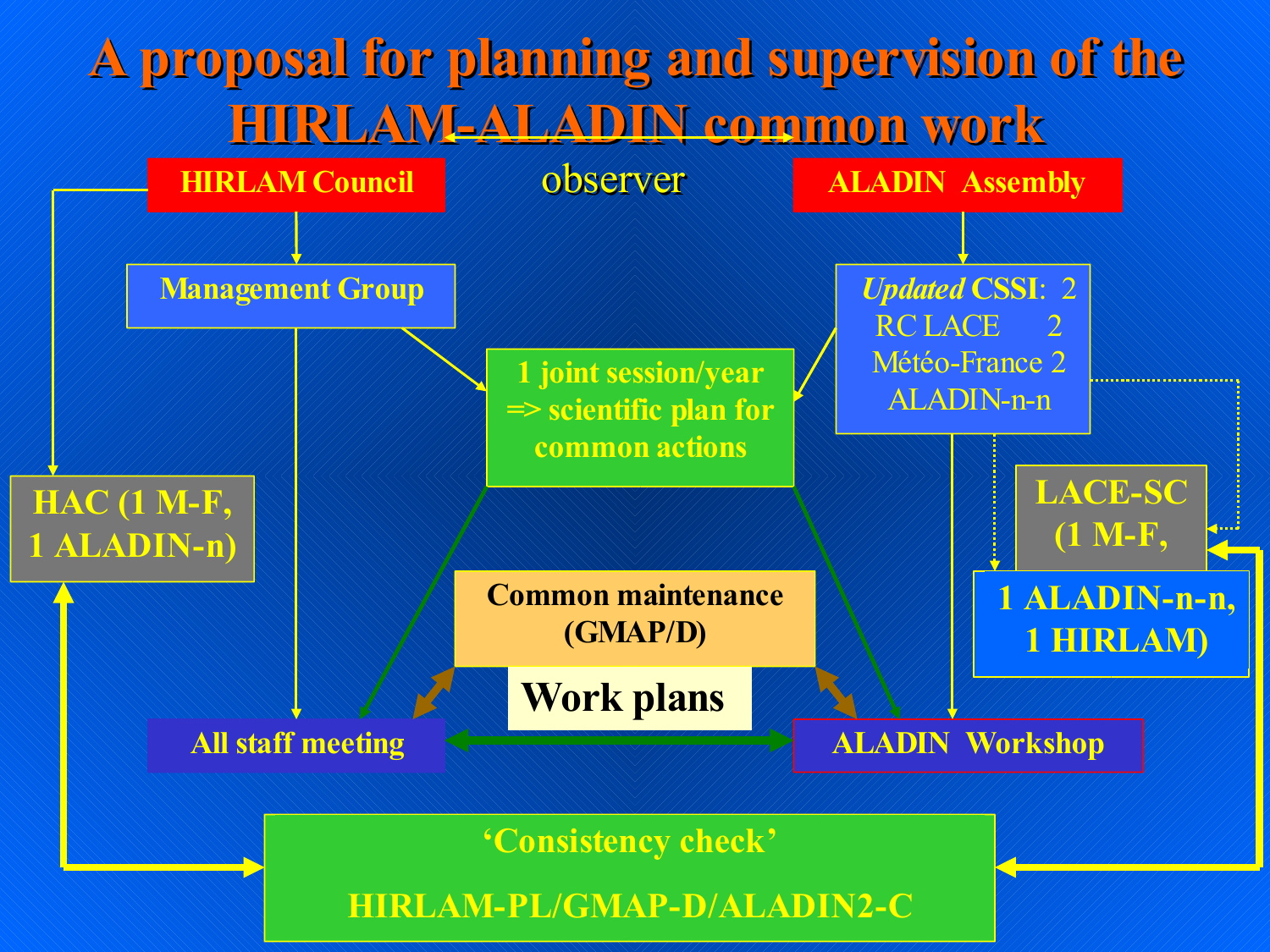# **COMMON SCIENTIFIC PLANNING: HMG-CSSI MEETING**

- How shall we work together? What do we want to achieve together?
- Principles of code collaboration
	- IFSARPEGE as backbone
	- System of common cycles
	- Solidarity on the maintenance burden
	- Training is needed: workshop (November, Budapest), participation of HIRLAM at phasings in Toulouse
	- HIRLAM commitment: annual 2 man-year for code maintenance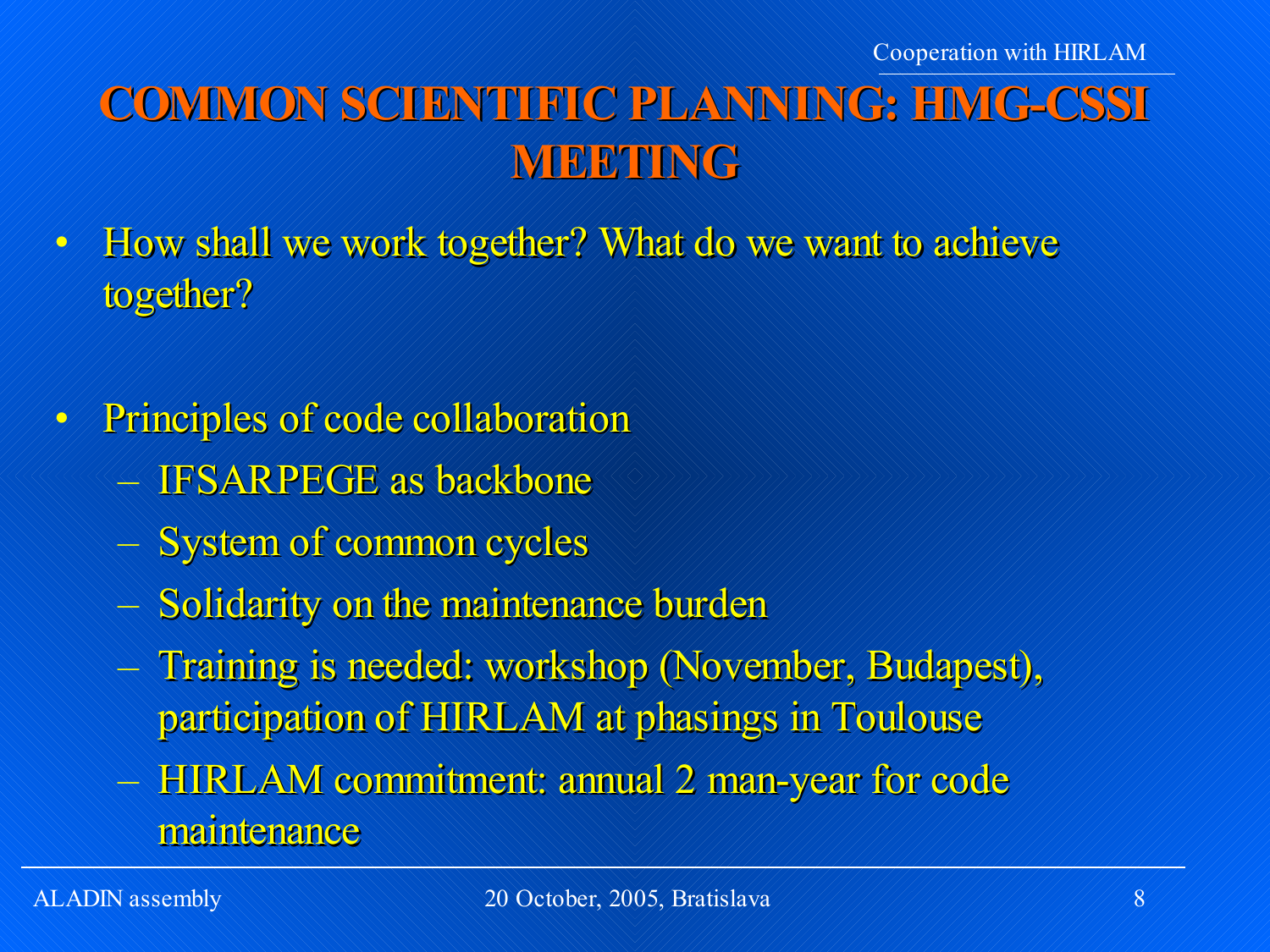### **COMMON SCIENTIFIC PLANNING: HMG-CSSI MEETING**

- Common scientific planning
	- Identification of emerging topics of common interest, nomination of contact persons
	- End of summer: detailed common thematic plans
	- Beginning of October: synthesis of common plans
	- End of the year (Assembly, Council): presentation of the plans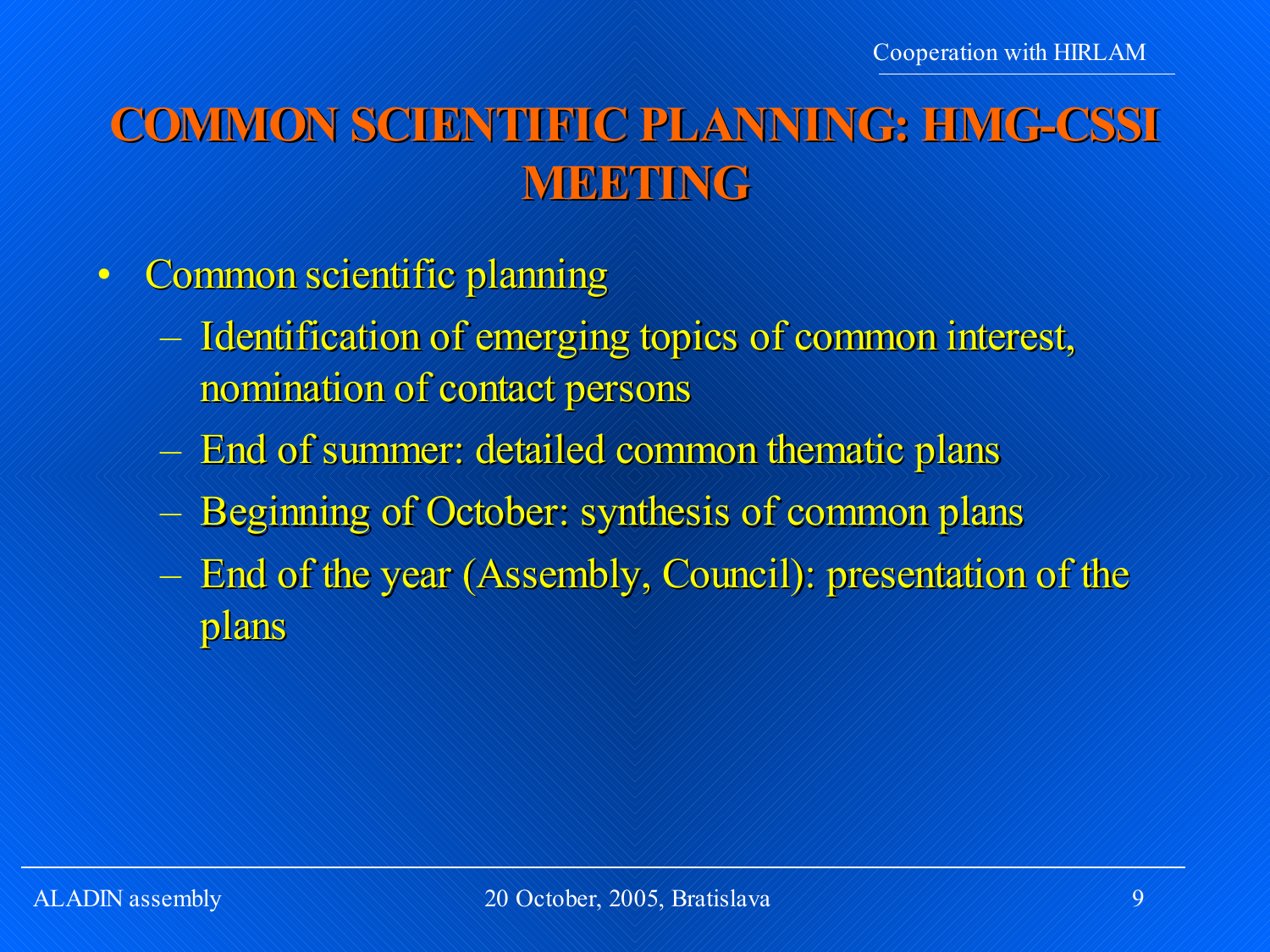### **COMMON SCIENTIFIC PLANNING: HMG-CSSI MEETING**

| <b>SUBJECT</b>                         | ALADIN                | <b>HIRLAM</b>                                    |
|----------------------------------------|-----------------------|--------------------------------------------------|
| <b>Dynamics and coupling</b>           | <b>R. Brozkova</b>    | P. Unden                                         |
| (Atmospheric) physics                  | J-F. Geleyn, G. Hello | <b>B. H. Sass, L. Rontu</b>                      |
| <b>Surface</b>                         | <b>D. Giard</b>       | <b>B. Navascues, S. Gollvik, E.</b><br>Rodriguez |
| Data assimilation                      | C. Fischer            | N. Gustafsson, H. Schyberg                       |
| <b>Predictability</b>                  | A. Horányi            | <b>B. W. Schreur</b>                             |
| <b>Verification and</b><br>diagnostics | J. Stein, J-M. Piriou | G. Cats, C. Fortelius                            |
| <b>System</b>                          | J. Jerman, E. Sevault | G. Cats                                          |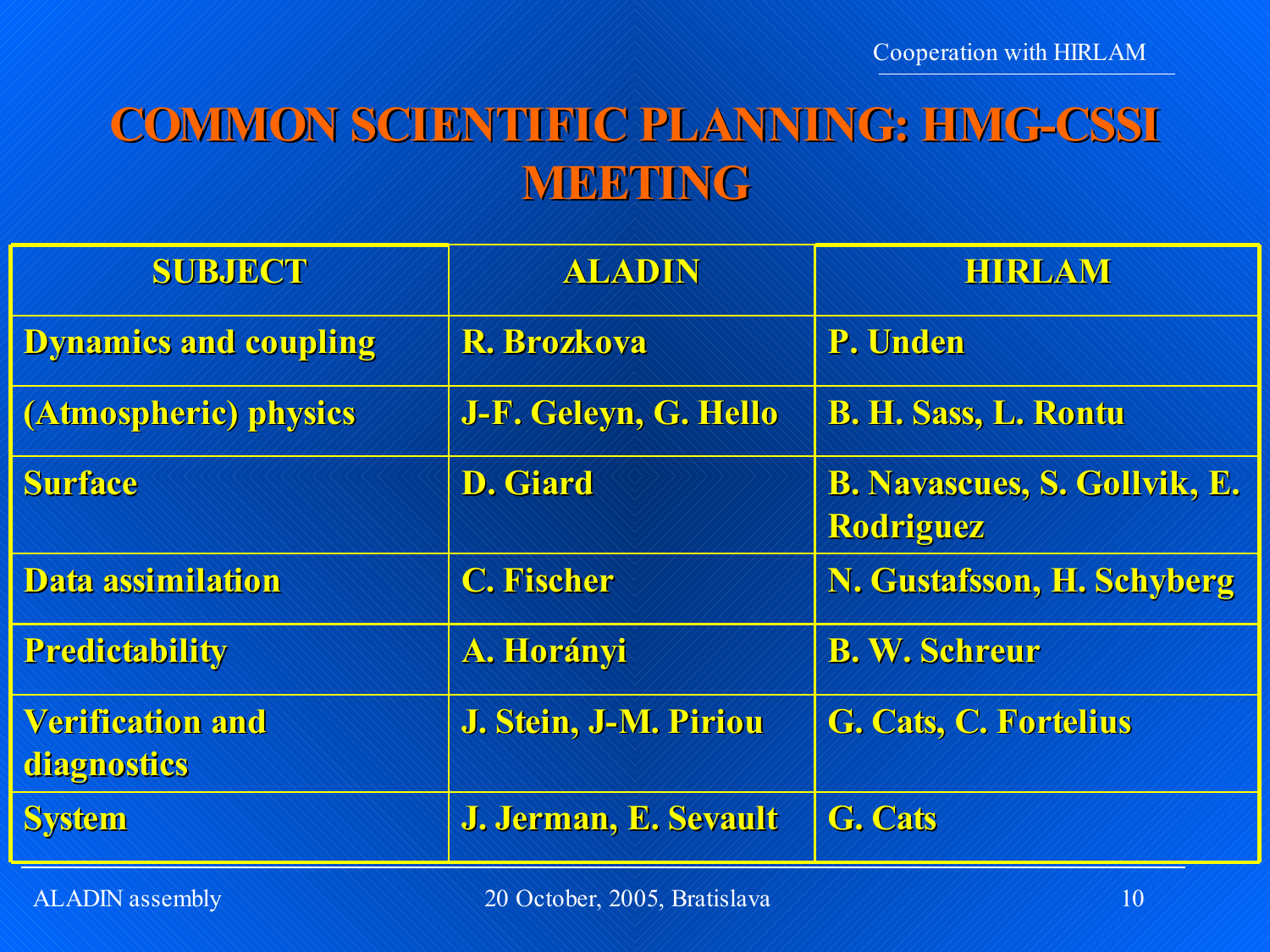# **COMMON SCIENTIFIC PLAN: DYNAMICS and COUPLING**

• OBJECTIVE: efficient, stable and accurate NH dynamical core

#### • STRATEGIC ISSUES:

- Well posed and transparent boundary conditions
- Development of the TL and AD of the SL advection scheme (towards 4d-var)
- Development of Vertical Finite Element (VFE) discretisation
- "Smaller" issues: variations of map factor, horizontal pressure gradient in the presence of sharp orography.....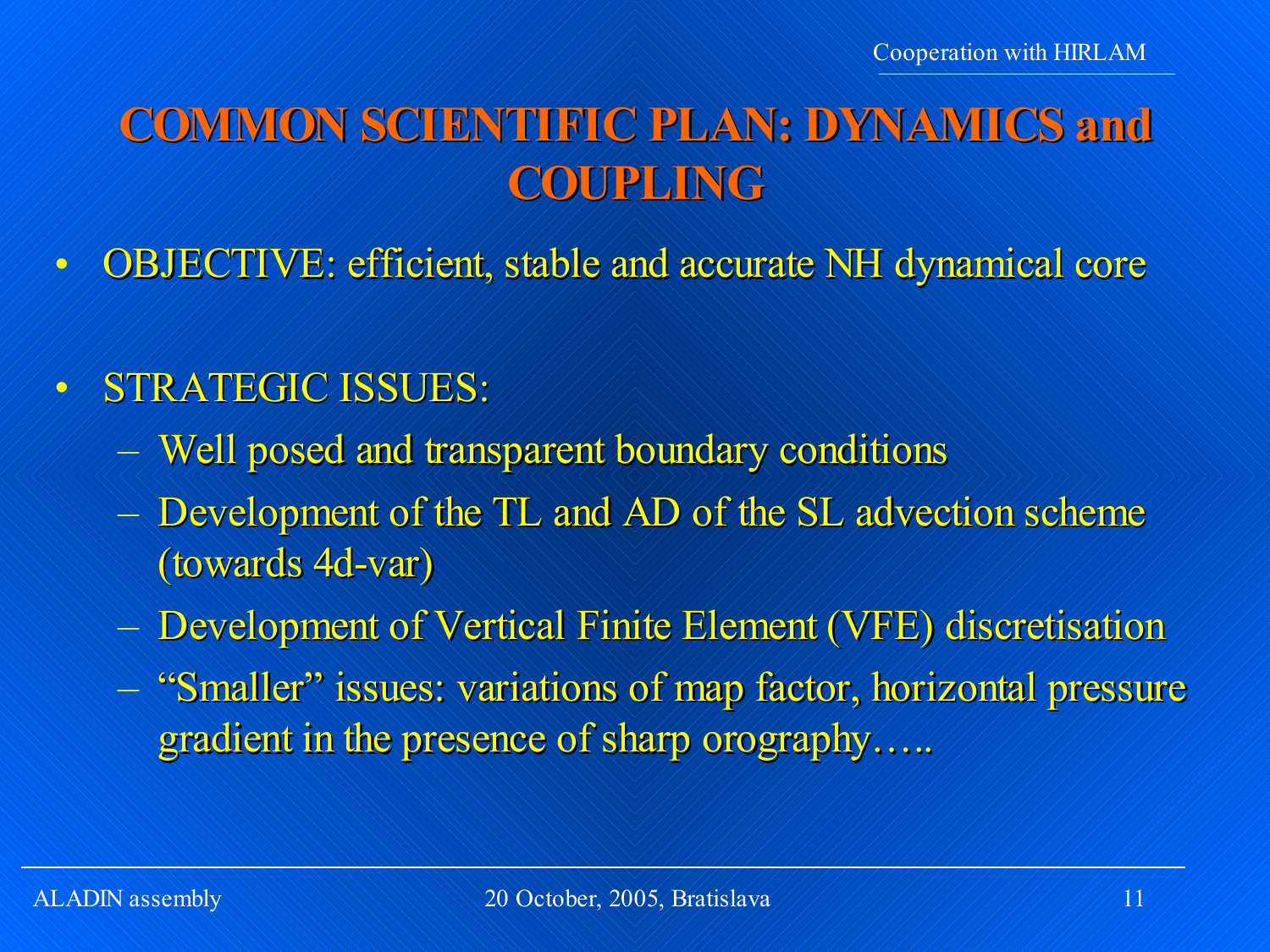### **COMMON SCIENTIFIC PLAN: ATMOSPHERIC PHYSICS**

• OBJECTIVE: increase the realism of the physics schemes with high level numerical efficiency considering all the constraints and benefits of code cooperation (more and more options)

#### • STRATEGIC ISSUES:

- Basic equations and interfacing problems
- Design of common validation and diagnostic tools
- Improvement of existing and design of new physical parametrisations (scientific and algorithmic aspects)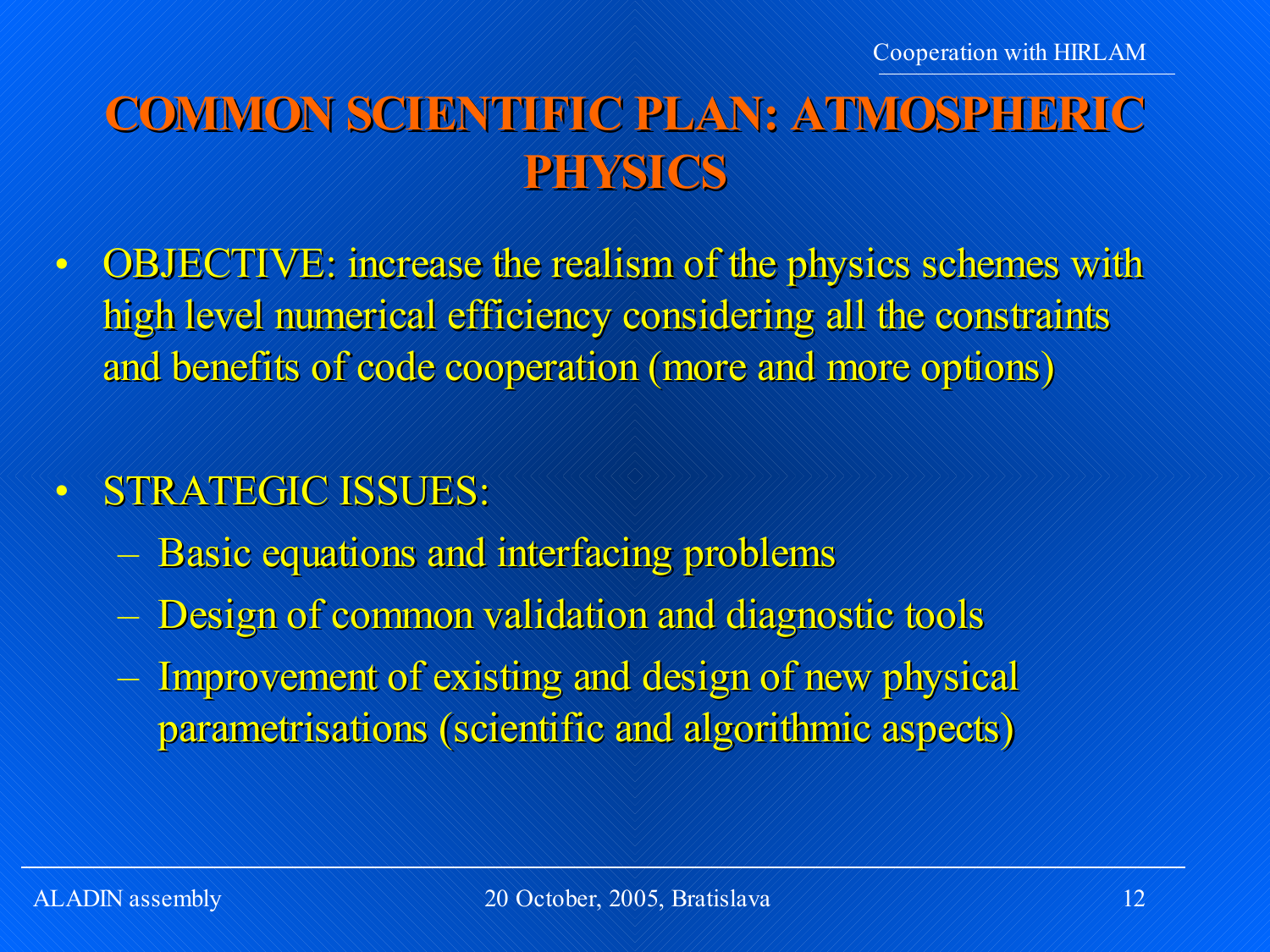# **COMMON SCIENTIFIC PLAN: SURFACE (PHYSICS, DATA ASSIMILATION, PHYSIOGRAPHIC DATA)**

• OBJECTIVE: design of common interfaces for physics (technical tasks needed to be solved urgently)

### • STRATEGIC ISSUES:

- Externalisation of the surface schemes
- Interfacing with upper air physics, data assimilation etc.
- Externalisation of surface data assimilation
- New climate generation tools based on higher resolution surface data
- Refinements in parametrisations (lakes, sea-ice etc.)
- Increased use of satellite data (EUMETSAT SAF products)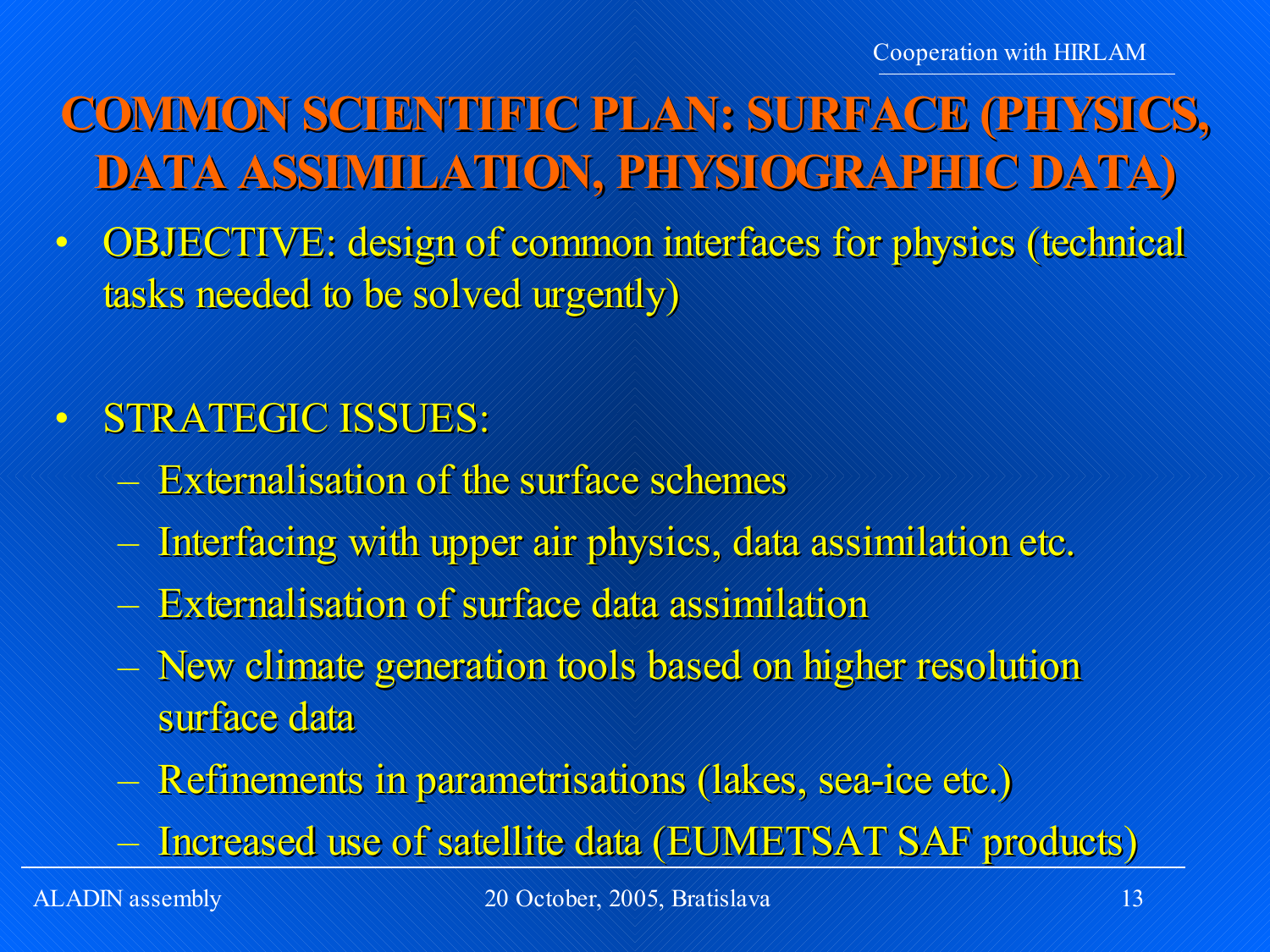# **COMMON SCIENTIFIC PLAN: DATA ASSIMILATION**

- OBJECTIVE: development of meso-gamma scale data assimilation system
- STRATEGIC ISSUES:
	- Code convergence on variational data assimilation
	- Developments for higher resolution (structure functions, observations, regularised physics etc.)
	- Increased use of satellite data for the surface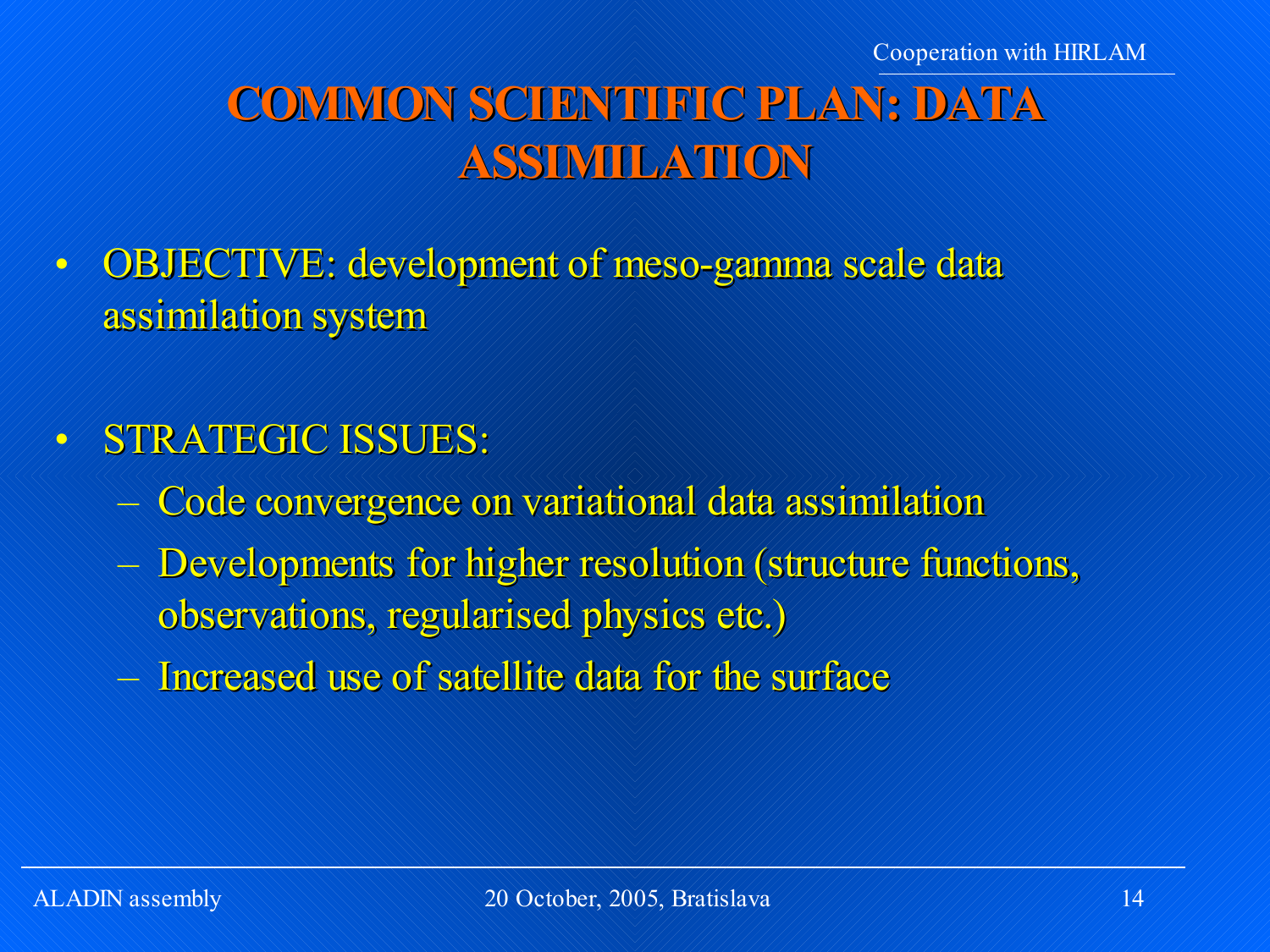# **COMMON SCIENTIFIC PLAN: PREDICTABILITY**

- OBJECTIVE: optimal share of work (important topic without real European coordination)
- STRATEGIC ISSUES:
	- How to account uncertainties in initial and boundary conditions, model formulation etc.
	- Link between data assimilation and predictability
	- Strong need for kick-off (brainstorming) meeting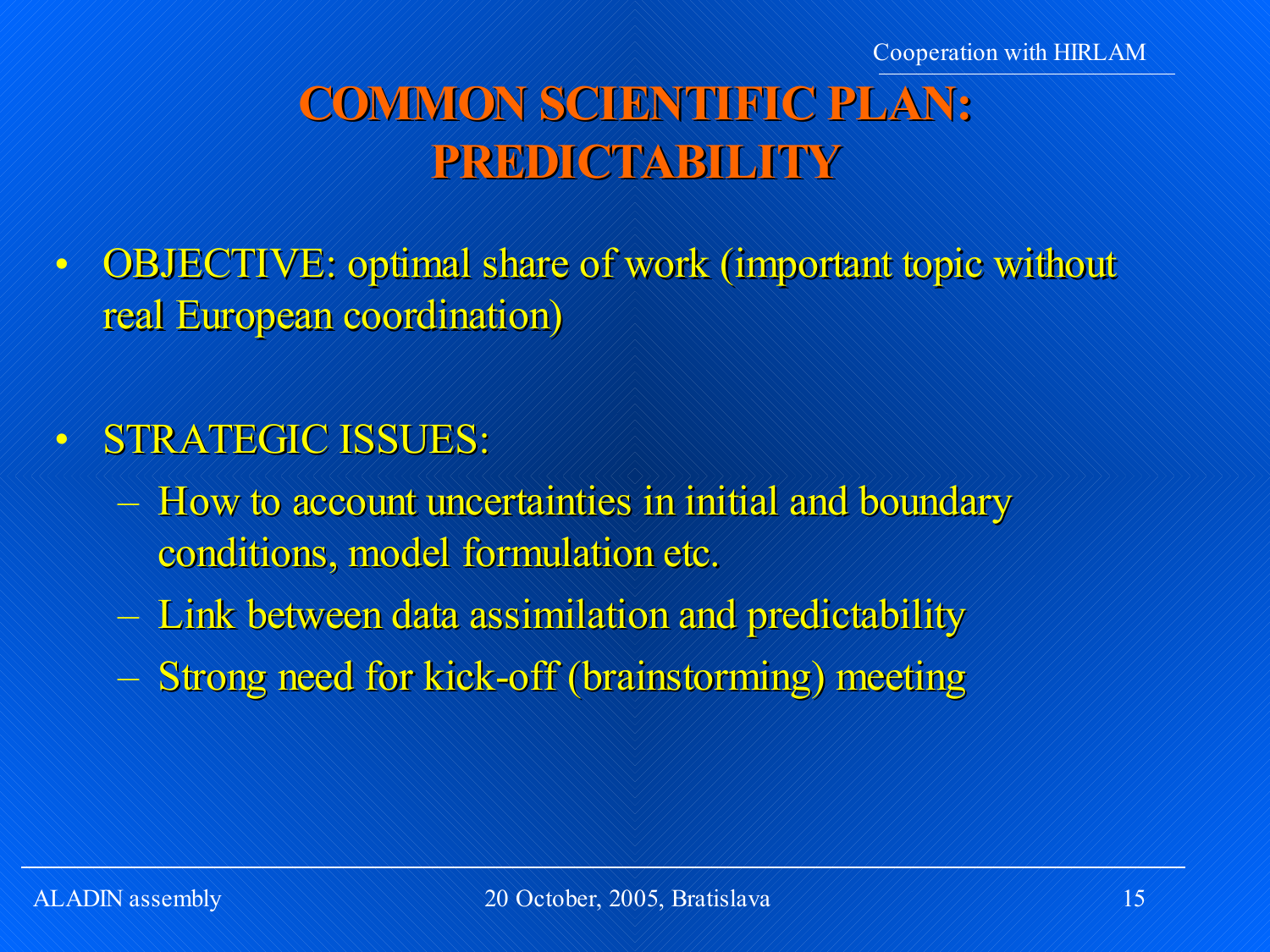### **COMMON SCIENTIFIC PLAN: VERIFICATION and DIAGNOSTIC**

- OBJECTIVE: common new mesoscale verification tools
- STRATEGIC ISSUES:
	- What are the best tools to verify mesoscale models?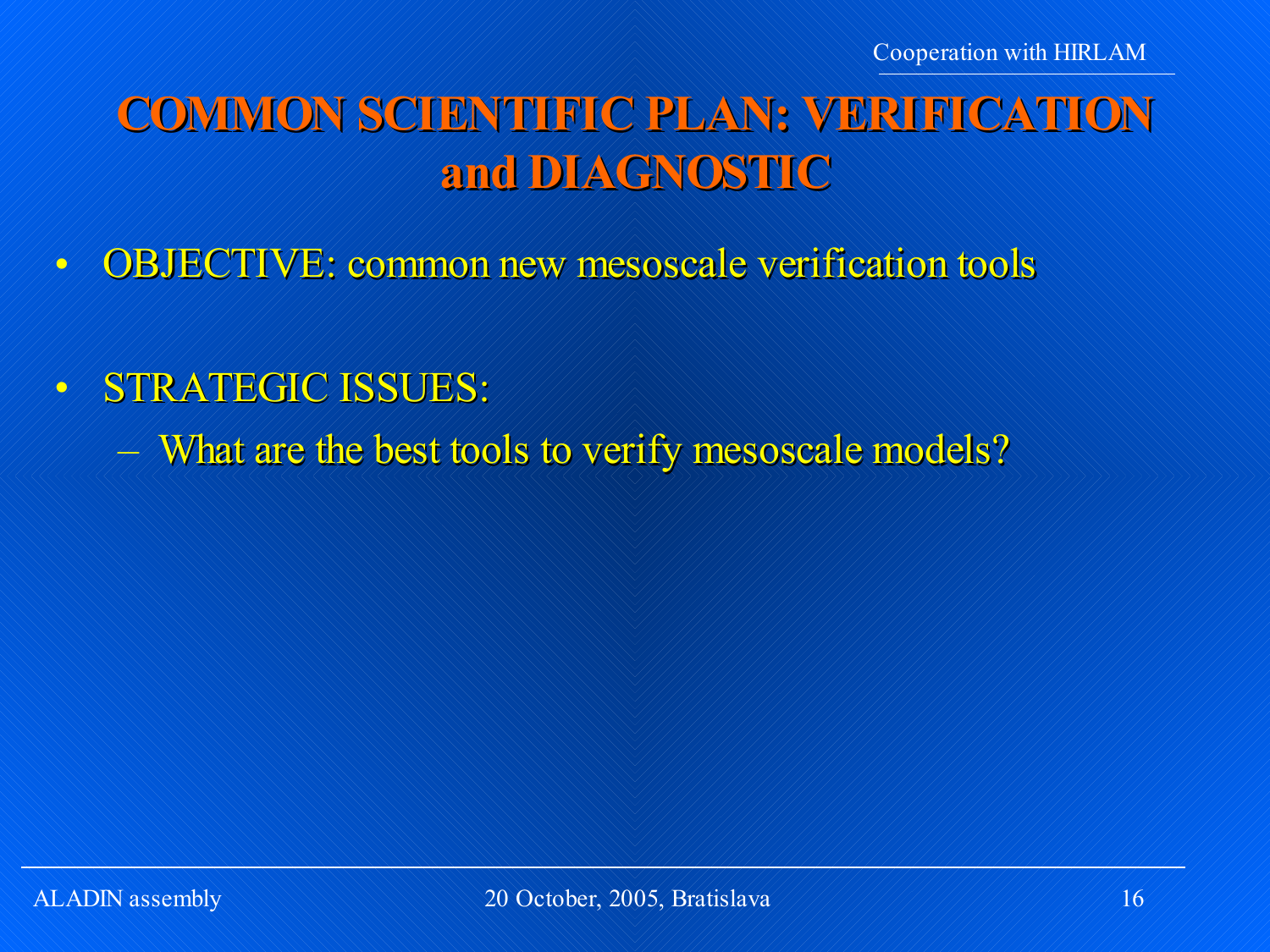# **COMMON SCIENTIFIC PLAN: SYSTEM**

- OBJECTIVE: establish common computer environments for running the model
- STRATEGIC ISSUES:
	- Harmonisation and utilisation of the best combination of existing tools
	- Training (participation on phasing, workshop)